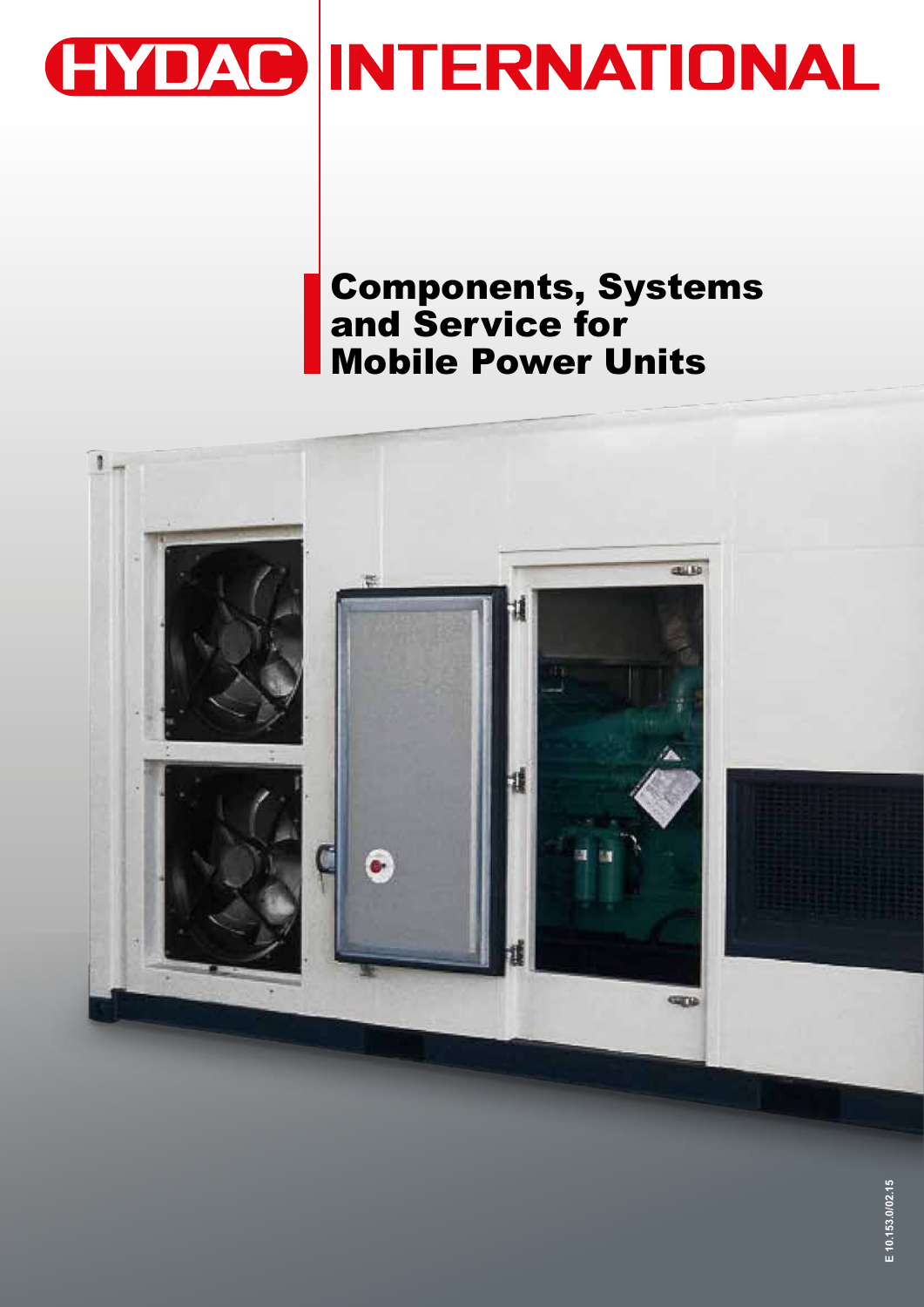

### Your Partner for Expertise in Mobile Power Units.

HYDAC has been one of the leading suppliers of fluid technology, hydraulics, electronics and cooling equipment for more than 50 years and has over 7,500 members of staff worldwide.

The breadth and depth of our product range and our recognised skills in development, manufacture and service allow us to solve all kinds of problems worldwide.

Our mobile systems are designed for use in highly diverse conditions (arctic or desert).

The designs range from light duty to heavy duty, installed in containers

or open design. The HYDAC Technology platform makes it possible to create complex system structures. A wide variety of options is available for noise protection or international acceptances.





Germanischer Lloyd



### **Options or special requests for all power units:**

- $\bullet$  ATEX versions
- $\bullet$  Approvals from various certification companies, such as Germanischer Lloyd and DNV
- Various temperature versions (arctic, desert)
- Offshore capability
- GPS monitoring
- $\bullet$  Additional noise protection  $\left[ < 60 \text{ dB}(A) \right]$
- 3G modem remote service
- Oil pan, including monitoring and walkway grids
- Special paint (RAL)
- With lifting and/or lashing points
- $\bullet$  Underbody in skid design

### **Customer benefits:**

- $\bullet$  Robust technology, suitable for construction sites
- $\bullet$  High-performance and reliable drives using proven HYDAC system technology
- $\bullet$  Tailor-made drive solutions developed for your specific application
- $\bullet$  On-site service worldwide: Over 45 international companies and more than 500 sales and service partners
- $\bullet$  Worldwide acceptances and **specifications**

### From the component to the system.

Intelligent integration of HYDAC products creates innovative and technologically advanced subsystems and complete systems.

### **Pumps**

- $\bullet$  Open circuit
- Speed-controlled (KineSys)
- $\bullet$  Fixed displacement internal gear pumps, external gear pumps and vane pumps



**See catalogue no. 2.900** – Pump Specifications

### **Valve technology**

- $\bullet$  Mobile valves (open centre, load-sensing)
- Cartridge valves
- Manifold mounting valves



### **Control technology/sensors**

- $\bullet$  Internal power unit monitoring
- $\bullet$  Via radio remote control
- **•** Power units networked via trafficlight function or bus control





### **Cooling systems**

- Stand-alone filter cooling system
- Integrated temperature/pressure monitoring
- **Continuously variable** fan control

**See brochure no. 5.700** – ng Sys

### **Filtration**

Complete product range for all applications and operating conditions, including Stat-Free® technology

**See catalogue no. 70.000 –**<br>Fluid Filters



2

**See catalogue no. 18.500** – Control Technology for Mobile Machines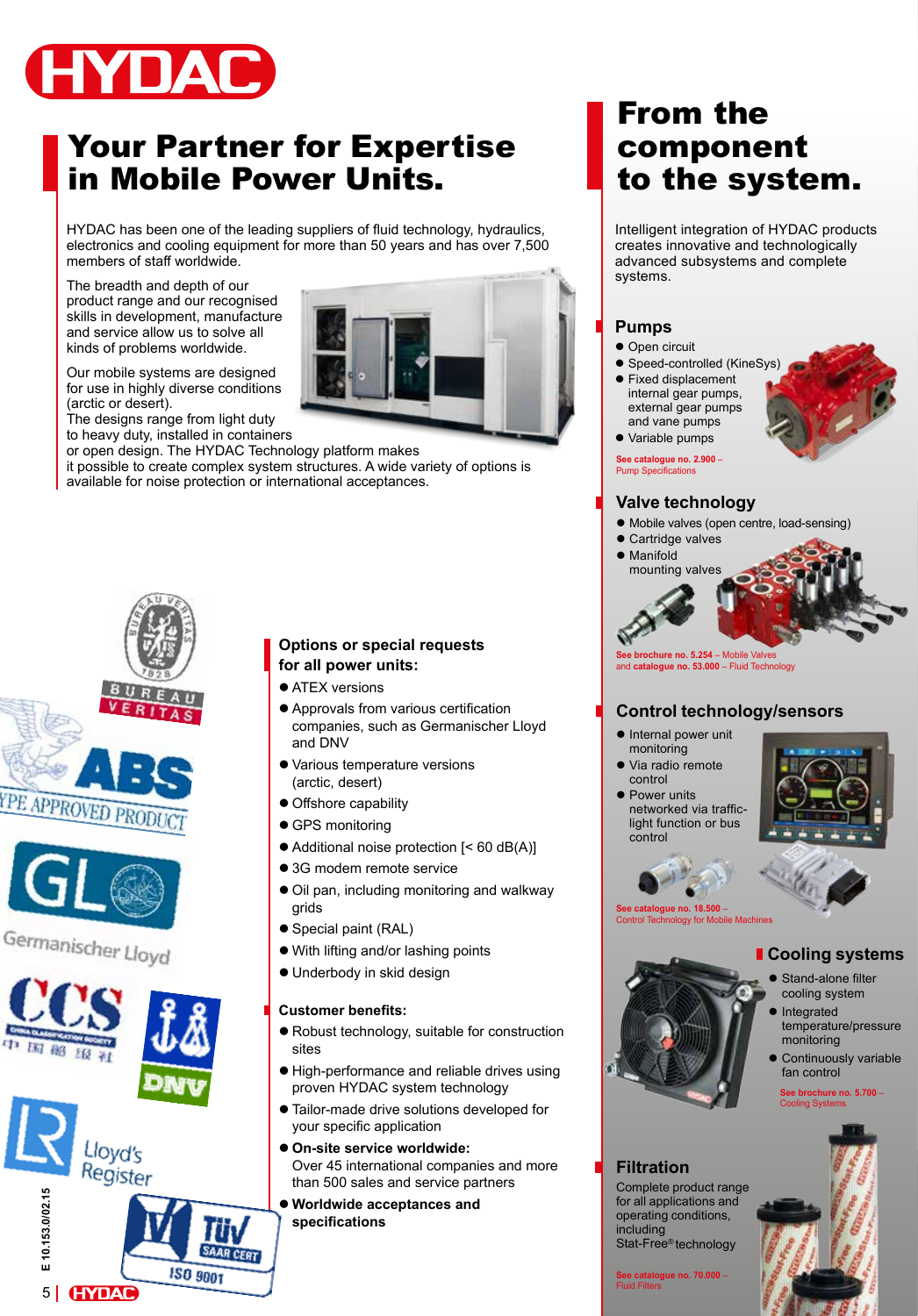

## Power units provide a functional, acceptance-ready modular solution

HYDAC can support you in the design and construction of power units for diverse applications, as additional drive units, auxiliary power units or emergency back-up supply, for your particular situation. The possible power unit designs range from open housings, to light or heavy duty series, right up to containers of various sizes. These may be individual stationary units, or units mounted on a skid or trailer chassis, to take account of the subsequent application and operating conditions. We have an extensive portfolio of hydraulic products, components, systems and subsystems from our various product divisions. This unique range of products provides you with all the components necessary to meet your varied requirements.

## Light duty range **Den** design,

- 
- 
- $\bullet$  Hand-over when fully-operational, with reports and acceptance documentation
- Lift and loading equipment built into housing



# **•** Fixed/variable displacement pump system max. 420 bar **without housing ing**

- Special customer solutions 50-1500 kW
- Rear power units for crawler tracks
- $\bullet$  Fully operational and approved modular solutions,
- $\bullet$  Integrated frame subsystems including tanks and cooler
- Fully equipped pump splitter gearbox



- 8'/10'/20'/30'/40' standard container 75-1400 kW
- Open side solutions with container corners with/without roof
- **•** Special solutions with oil pan, openings and
- doors as required
- Multiple fixed/variable displacement pump systems with/without splitter gearbox
- $\bullet$  Integrated sound insulation / after-treatment of exhaust gases



## Containers **Heavy duty range**

- Sturdy structure suitable for building site
- $\bullet$  Fixed/variable displacement pump system max. 420 bar
- $\bullet$  Hand-over when fully-operational, with reports and acceptance documentation
- Extra-strong base with lashing points for skidding
- Tanks integrated into frames

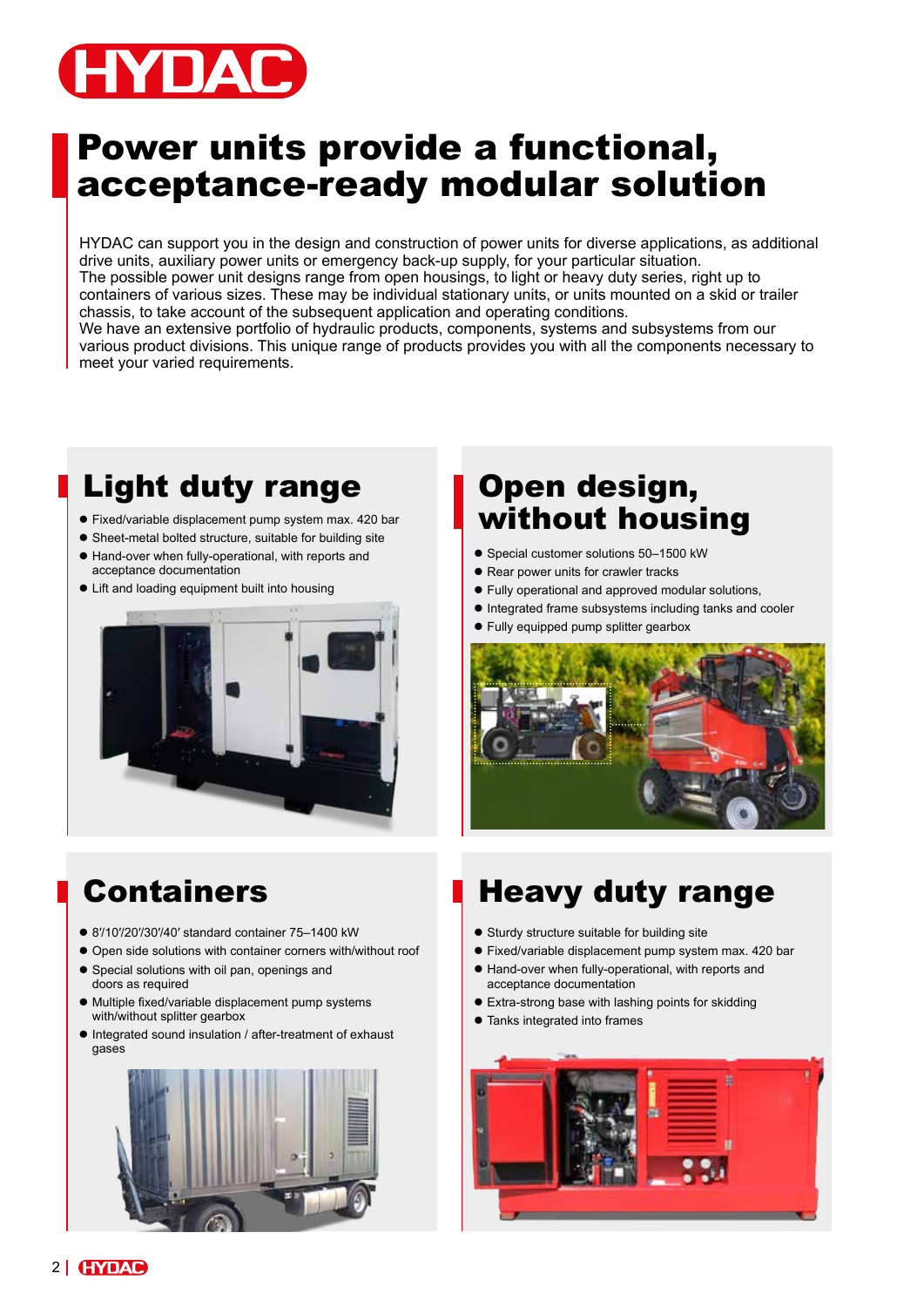

## Various drive concepts for power units

We can offer various drive concepts in a wide range of power ratings, in line with your requirements and your particular operating conditions. Whether the drive unit is to be designed as a petrol, diesel or gas engine, an electric motor or even a hybrid, we will always find the perfect solution for your needs, in full compliance with emissions guidelines.



### **Combustion engines**

- $8 1400$  kW
- Diesel/petrol/ gas engine drives
- EU Stage II/IIIA+B/IV
- $\bullet$  US TIER II/III/IVi/IV





- Power levels from 0.25 to 315 kW
- Asynchronous drives
- Speed-controlled from 0 to 3000 rpm
- Constant speeds of 1500/1800/3000 rpm
- KineSys drive systems See brochure no. 10.146 – KineSys The Intelligent Drive System





### **Hybrid power units**

- $\bullet$  Accumulator power units with bladder or piston accumulators
- $\bullet$  Boost accumulators to allow downsizing of the combustion engine or electric motor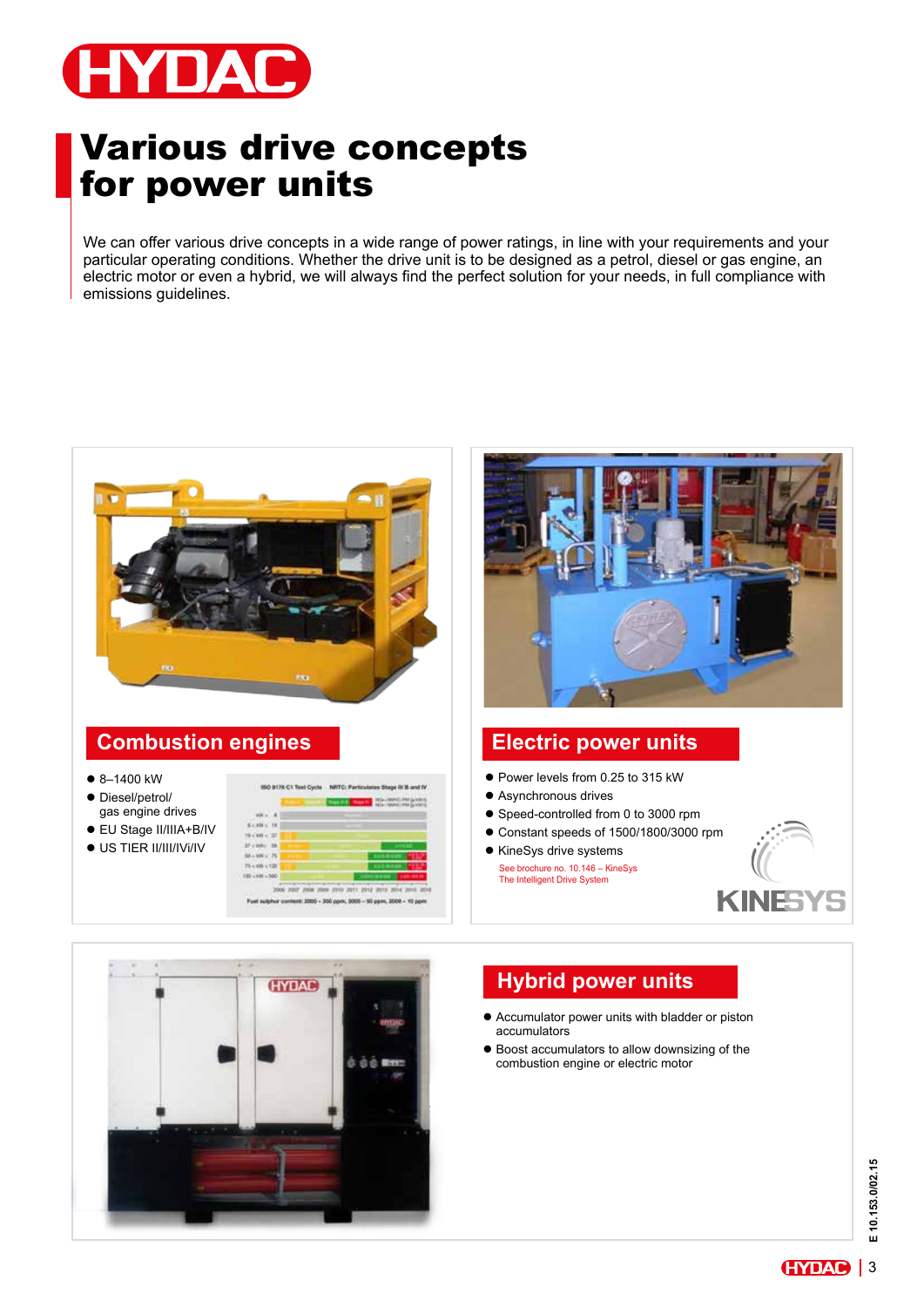

## Power units for special operating conditions

When power units are to be used in special climate conditions or environments, there are numerous options in the HYDAC product portfolio to choose from. We will also support you in preparing for and carrying out power-unit acceptance procedures for a wide range of certification companies (such as Germanischer Lloyd, CCS, DNV and Bureau Veritas).



- According to equipment group I (category M1 or M2) or equipment group II (category 1, 2, 3 or zone: 0, 1 & 2 for gases, 20, 21 & 22 for dusts)
- According to explosion group for gases and vapours from IIA and IIB to IIC
- $\bullet$  According to temperature classes: - for gases (from T6 to T1) - for dusts (with temperatures in  $°C$ )
- Oil-immersed power units
- $\bullet$  Use of special diesel engines

## **Desert**

- $\bullet$  Design type:
	- Enclosed design
	- Separate cooler room
	- Housing insulation
	- Sand traps in air intake duct
	- Roof shading/cooling
- $\bullet$  Ambient temperature max. 55°C
- · Oil: Special media
- $\bullet$  Cooling:
	- Stand-alone cooling systems
	- HD fins
	- IBT bypass integrated
	- ESC fan control
	- Heat exchanger
- Cooling power units



## **Offshore**

- Design type: marine design
- $\bullet$  Special paint
- **Tank design: Water sensors**
- $\bullet$  Water separator
- Closed
- hydraulik tank systems
- $\bullet$  Special oils



4**E 10.153.0/02.15** 10.153.0/02.15 ŵ